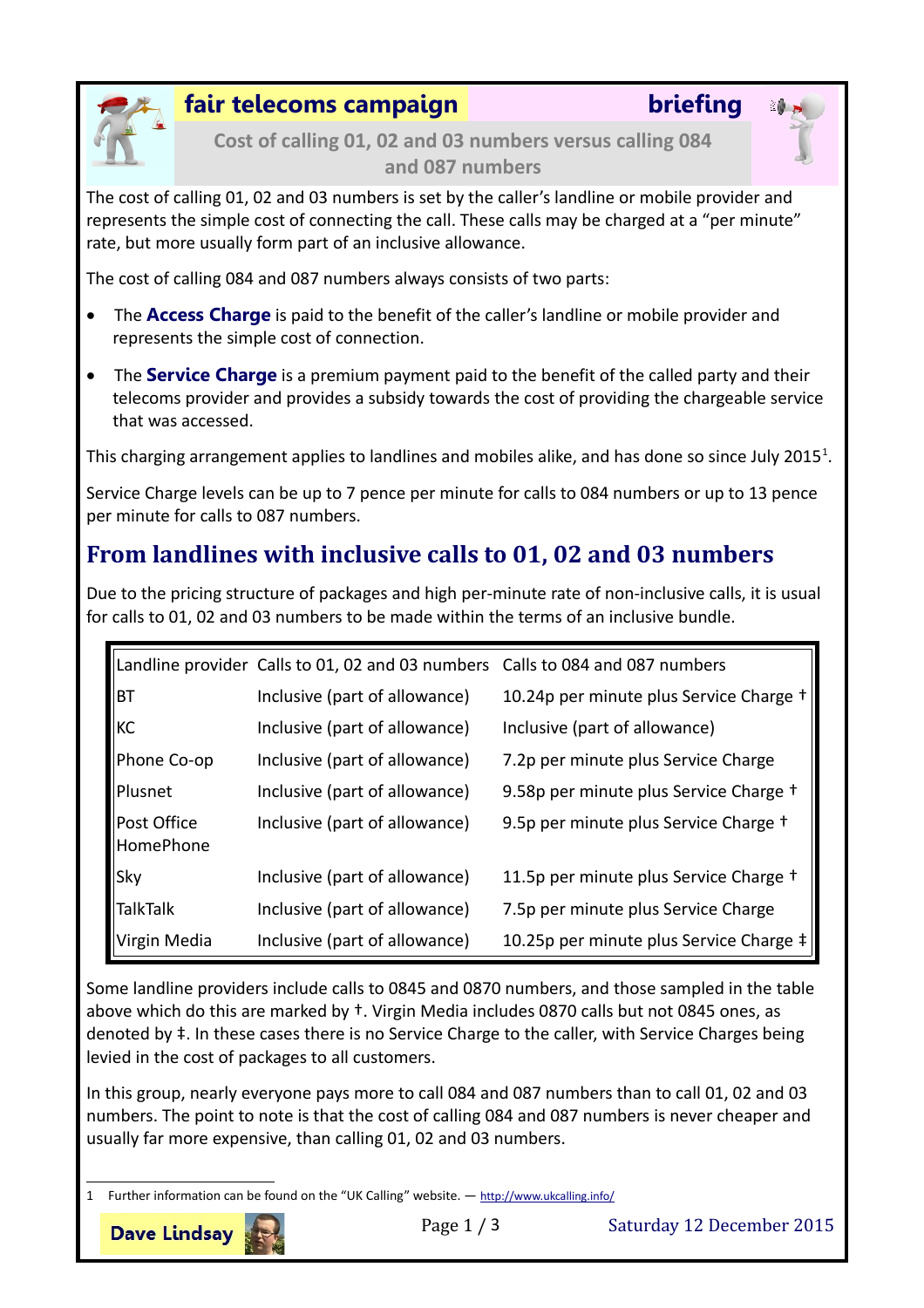

### **fair telecoms campaign briefing**

**Cost of calling 01, 02 and 03 numbers versus calling 084 and 087 numbers**

## **From mobiles with inclusive calls to 01, 02 and 03 numbers**

| Mobile provider     | Calls to 01, 02 and 03 numbers Calls to 084 and 087 numbers |                                    |
|---------------------|-------------------------------------------------------------|------------------------------------|
| <b>ASDA Mobile</b>  | Inclusive (part of allowance)                               | 8p per minute plus Service Charge  |
| EE                  | Inclusive (part of allowance)                               | 44p per minute plus Service Charge |
| giffgaff            | Inclusive (part of allowance)                               | 25p per minute plus Service Charge |
| Lebara Mobile       | Inclusive (part of allowance)                               | 25p per minute plus Service Charge |
| Lyca Mobile         | Inclusive (part of allowance)                               | 23p per minute plus Service Charge |
| O <sub>2</sub>      | Inclusive (part of allowance)                               | 45p per minute plus Service Charge |
| Phone Co-op         | Inclusive (part of allowance)                               | 21p per minute plus Service Charge |
| <b>Tesco Mobile</b> | Inclusive (part of allowance)                               | 25p per minute plus Service Charge |
| Three               | Inclusive (part of allowance)                               | 45p per minute plus Service Charge |
| Virgin Mobile       | Inclusive (part of allowance)                               | 36p per minute plus Service Charge |
| Vodafone            | Inclusive (part of allowance)                               | 45p per minute plus Service Charge |

In this group, everyone pays far more to call 084 and 087 numbers than to call 01, 02 and 03 numbers.

# **From landlines without inclusive calls to 01, 02 and 03 numbers**

|                          | Landline provider Calls to 01, 02 and 03 numbers Calls to 084 and 087 numbers |                                       |
|--------------------------|-------------------------------------------------------------------------------|---------------------------------------|
| BT                       | 17.06p plus 10.25p per minute                                                 | 10.24p per minute plus Service Charge |
| KC                       | 15.75p plus 8.25p per minute                                                  | 7p per minute plus Service Charge     |
| Phone Co-op              | 12.5p plus 7.6p per minute                                                    | 7.2p per minute plus Service Charge   |
| Plusnet                  | 16p plus 9.58p per minute                                                     | 9.58p per minute plus Service Charge  |
| Post Office<br>HomePhone | 15.5p plus 10p per minute or<br>15.5p plus 1p per minute <sup>2</sup>         | 9.5p per minute plus Service Charge   |
| Sky                      | 16.9p plus 11.5p per minute                                                   | 11.5p per minute plus Service Charge  |
| <b>TalkTalk</b>          | 17p plus 11.5p per minute                                                     | 7.5p per minute plus Service Charge   |
| Virgin Media             | 17.5p plus 11.35p per minute                                                  | 10.25p per minute plus Service Charge |

For non-inclusive calls to 01, 02 and 03 numbers, most landline providers also add a per-call Connection Fee to the per-minute rate, and these are indicated in the table above. Connection Fees are not permitted on calls to 084 and 087 numbers.

<span id="page-1-0"></span><sup>2</sup> For non-inclusive geographic rate calls with Post Office HomePhone, the cost of those during weekday daytimes is 15 pence plus 10 pence per minute and during weekday evenings is 15 pence plus 1 pence per minute.